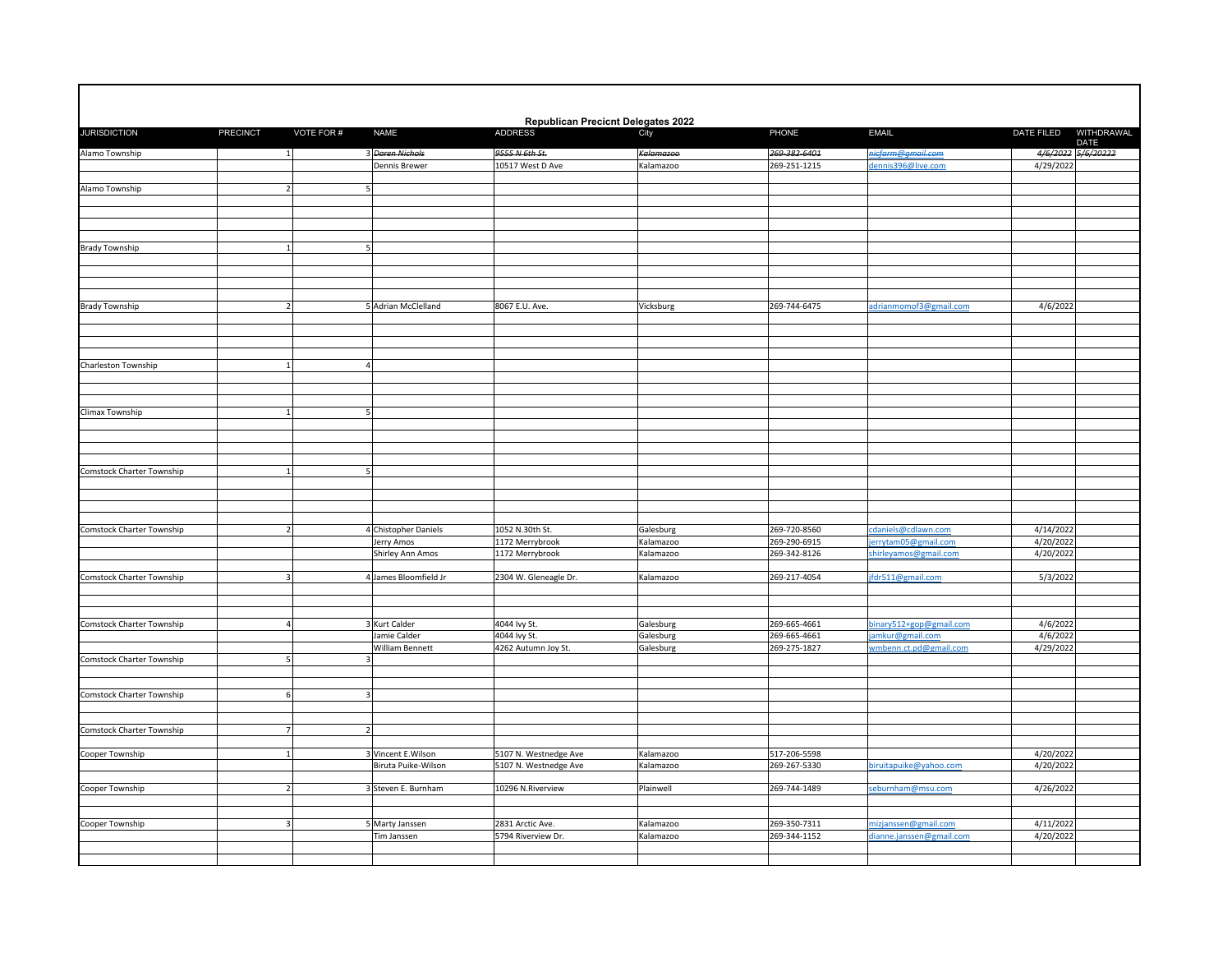| 269-349-7980<br>Robert L. Hosack<br>2634 West E Ave.<br><alamazoo<br>RLHOSACK967@gmail.com<br/>Cooper Township<br/>269-349-7980<br/>Sally D. Hosack<br/>2634 West E Ave.<br/>dhosack@yahoo.com<br/>Kalamazoo<br/>William W. Davis<br/>4446 West C Ave.<br/>586-764-4245<br/>Kalamazoo<br/>villiamrad2014@gmail.com<br/>Cooper Township<br/>Calamazoo Charter Township<br/>Kalamazoo Charter Township</alamazoo<br> | 3/16/2022<br>3/16/2022<br>4/14/2022 |
|--------------------------------------------------------------------------------------------------------------------------------------------------------------------------------------------------------------------------------------------------------------------------------------------------------------------------------------------------------------------------------------------------------------------|-------------------------------------|
|                                                                                                                                                                                                                                                                                                                                                                                                                    |                                     |
|                                                                                                                                                                                                                                                                                                                                                                                                                    |                                     |
|                                                                                                                                                                                                                                                                                                                                                                                                                    |                                     |
|                                                                                                                                                                                                                                                                                                                                                                                                                    |                                     |
|                                                                                                                                                                                                                                                                                                                                                                                                                    |                                     |
|                                                                                                                                                                                                                                                                                                                                                                                                                    |                                     |
|                                                                                                                                                                                                                                                                                                                                                                                                                    |                                     |
|                                                                                                                                                                                                                                                                                                                                                                                                                    |                                     |
|                                                                                                                                                                                                                                                                                                                                                                                                                    |                                     |
|                                                                                                                                                                                                                                                                                                                                                                                                                    |                                     |
|                                                                                                                                                                                                                                                                                                                                                                                                                    |                                     |
|                                                                                                                                                                                                                                                                                                                                                                                                                    |                                     |
|                                                                                                                                                                                                                                                                                                                                                                                                                    |                                     |
|                                                                                                                                                                                                                                                                                                                                                                                                                    |                                     |
| Kalamazoo Charter Township                                                                                                                                                                                                                                                                                                                                                                                         |                                     |
|                                                                                                                                                                                                                                                                                                                                                                                                                    |                                     |
|                                                                                                                                                                                                                                                                                                                                                                                                                    |                                     |
|                                                                                                                                                                                                                                                                                                                                                                                                                    |                                     |
| 2 Thomas Little<br>525 Grand Pre Ave.<br>269-760-8821<br>Kalamazoo Charter Township<br>Kalamazoo<br>flittle@protonmail.com                                                                                                                                                                                                                                                                                         | 4/6/2022                            |
|                                                                                                                                                                                                                                                                                                                                                                                                                    |                                     |
| 269-342-1401<br>indylittle4@gmail.com<br>Cindy Little<br>525 Grand Pre Ave.<br>Kalamazoo                                                                                                                                                                                                                                                                                                                           | 4/14/2022                           |
| C.James Mallinson<br>1311 Manor St.<br>269-342-0410<br>Kalamazoo Charter Township<br>Kalamazoo<br>mallinson@aol.com                                                                                                                                                                                                                                                                                                | 4/13/2022                           |
|                                                                                                                                                                                                                                                                                                                                                                                                                    |                                     |
| Andrew Smith<br>128 S. Lauderdale<br>269-680-2148<br><alamazoo charter="" township<br="">Kalamazoo<br/>andrew.128.smith@outlook.com</alamazoo>                                                                                                                                                                                                                                                                     | 4/15/2022                           |
|                                                                                                                                                                                                                                                                                                                                                                                                                    |                                     |
| 4 Gary Mitchell<br>2977 Hickory Nut Ln.<br>989-859-7209<br>Kalamazoo Charter Township<br>Kalamazoo<br>aryfrommichigan@gmail.com                                                                                                                                                                                                                                                                                    | 4/6/2022                            |
| Kathy Stoll<br>2656 Orange Meadow Ln.<br>Kalamazoo<br>269-345-3132<br>athystoll2234@gmail.com                                                                                                                                                                                                                                                                                                                      | 4/6/2022                            |
|                                                                                                                                                                                                                                                                                                                                                                                                                    |                                     |
| 2656 Orange Meadow Ln.<br>269-385-8223<br>Ann Brissette<br>Kalamazoo<br>rissette.ann@gmail.com                                                                                                                                                                                                                                                                                                                     | 4/6/2022                            |
| Sabrina Pritchett-Evans<br>4925 Pepperbush Ln.<br>Kalamazoo<br>269-720-4809<br>ritchettevans@yahoo.com                                                                                                                                                                                                                                                                                                             | 4/6/2022                            |
| Kalamazoo Charter Township                                                                                                                                                                                                                                                                                                                                                                                         |                                     |
|                                                                                                                                                                                                                                                                                                                                                                                                                    |                                     |
| Kalamazoo Charter Township                                                                                                                                                                                                                                                                                                                                                                                         |                                     |
| Kalamazoo Charter Township<br>10                                                                                                                                                                                                                                                                                                                                                                                   |                                     |
|                                                                                                                                                                                                                                                                                                                                                                                                                    |                                     |
|                                                                                                                                                                                                                                                                                                                                                                                                                    |                                     |
| Oshtemo Charter Township<br>3427 Oakharbor St.<br>269-323-2359<br>brian@mmii.org<br>3 Brian G. Long<br>Kalamazoo                                                                                                                                                                                                                                                                                                   | 3/2/2022                            |
| 269-352-7470<br>Nicole C.Wagner<br>2576 N. 2nd St.<br>Kalamazoo<br>nicole4030@gmail.com                                                                                                                                                                                                                                                                                                                            | 4/6/2022                            |
| Gene Clem<br>4162 N. 2nd St.<br>Kalamazoo<br>269-350-4024<br>ene.clem.me                                                                                                                                                                                                                                                                                                                                           | 4/13/2022                           |
|                                                                                                                                                                                                                                                                                                                                                                                                                    |                                     |
|                                                                                                                                                                                                                                                                                                                                                                                                                    | 4/15/2022                           |
|                                                                                                                                                                                                                                                                                                                                                                                                                    |                                     |
|                                                                                                                                                                                                                                                                                                                                                                                                                    |                                     |
| Oshtemo Charter Township<br><b>Mark Uminn</b><br>10292 Skyview Dr.<br>269-251-8921<br>Kalamazoo<br>narkuminn02@gmail.com                                                                                                                                                                                                                                                                                           | 2/25/2022                           |
| 269-760-1136<br>Shelby Crouse<br>10172 W.Kl Ave.<br>Kalamazoo<br>crouse55@gmail.com                                                                                                                                                                                                                                                                                                                                | 4/14/2022                           |
|                                                                                                                                                                                                                                                                                                                                                                                                                    |                                     |
|                                                                                                                                                                                                                                                                                                                                                                                                                    |                                     |
|                                                                                                                                                                                                                                                                                                                                                                                                                    |                                     |
|                                                                                                                                                                                                                                                                                                                                                                                                                    |                                     |
| Oshtemo Charter Township<br>3 Jack Bellware<br>2300 Signal Hill Dr.<br>269-207-1444<br>bcars432@aol.com<br>Kalamazoo                                                                                                                                                                                                                                                                                               | 4/13/2022                           |
| 6209 Winddrift Ave<br>269-365-7381<br>Rebecca Larsen<br>Kalamazoo<br>baylo15@gmail.com                                                                                                                                                                                                                                                                                                                             | 4/14/2022                           |
|                                                                                                                                                                                                                                                                                                                                                                                                                    |                                     |
| Oshtemo Charter Township<br>269-267-5691<br>Robert Froman<br>1570 Tanager Ln.<br>Kalamazoo<br>lfpersonal2017@gmail.com                                                                                                                                                                                                                                                                                             | 3/1/2022                            |
|                                                                                                                                                                                                                                                                                                                                                                                                                    |                                     |
| 269-348-5956<br>Jennifer L. Cardosa<br>5630 Powerhorn Dr.<br>Kalamazoo<br>en.cardosa23@gmail.com                                                                                                                                                                                                                                                                                                                   | 4/14/2022                           |
| Steven Kuivenhoven<br>1345 Oshtemo Ridge Trl<br>Kalamazoo<br>269-779-6005<br>pkuivenhoven@gmail.com                                                                                                                                                                                                                                                                                                                | 5/2/2022                            |
| Oshtemo Charter Township<br>5202 Green Meadow<br>269-666-4798<br>Joanne Weber<br>Kalamazoo<br>fgrannyjoanne@aol.com                                                                                                                                                                                                                                                                                                | 4/27/2022                           |
| Oshtemo Charter Township                                                                                                                                                                                                                                                                                                                                                                                           |                                     |
|                                                                                                                                                                                                                                                                                                                                                                                                                    |                                     |
| Oshtemo Charter Township<br>269-271-3262<br>Dana L. Hatfield<br>6039 Danford Creek Dr #1<br>eartyub4@hotmail.com<br>Kalamazoo                                                                                                                                                                                                                                                                                      | 4/6/2022                            |
|                                                                                                                                                                                                                                                                                                                                                                                                                    |                                     |
| Robert M. Sitarski<br>6166 Ascot Ct.<br>Kalamazoo<br>269-220-9114<br>sitar5@gmail.com                                                                                                                                                                                                                                                                                                                              | 4/14/2022                           |
| Oshtemo Charter Township<br>269-762-1198<br>2 Sarah Losota<br>6867 Jr Dr.<br>Kalamazoo<br>arah.gilberto3@gmail.com                                                                                                                                                                                                                                                                                                 | 4/6/2022                            |
| Joshua Losota<br>6867 Jr Dr.<br>Kalamazoo<br>480-518-3485<br>sota78@gmail.com                                                                                                                                                                                                                                                                                                                                      | 4/6/2022                            |
| Oshtemo Charter Township<br>269-501-9356<br>4 James Asher<br>5949 Copper Beech Blvd. Apt B<br>Kalamazoo<br>ames@jamestasher.com                                                                                                                                                                                                                                                                                    | 5/3/2022                            |
|                                                                                                                                                                                                                                                                                                                                                                                                                    |                                     |
|                                                                                                                                                                                                                                                                                                                                                                                                                    |                                     |
|                                                                                                                                                                                                                                                                                                                                                                                                                    |                                     |
|                                                                                                                                                                                                                                                                                                                                                                                                                    |                                     |
| Oshtemo Charter Township<br>10                                                                                                                                                                                                                                                                                                                                                                                     |                                     |
|                                                                                                                                                                                                                                                                                                                                                                                                                    |                                     |
| <b>5</b> Gail Gisler<br>269-323-0259<br>9145 Arrowhead Dr. West<br>Scotts<br>ggisler@comcast.net<br>Pavilion Township                                                                                                                                                                                                                                                                                              | 3/1/2022                            |
| 269-323-0259<br>John Gisler<br>9145 Arrowhead Dr. West<br>Scotts<br>isler5@comcast.net                                                                                                                                                                                                                                                                                                                             | 3/1/2022                            |
|                                                                                                                                                                                                                                                                                                                                                                                                                    |                                     |
|                                                                                                                                                                                                                                                                                                                                                                                                                    |                                     |
|                                                                                                                                                                                                                                                                                                                                                                                                                    |                                     |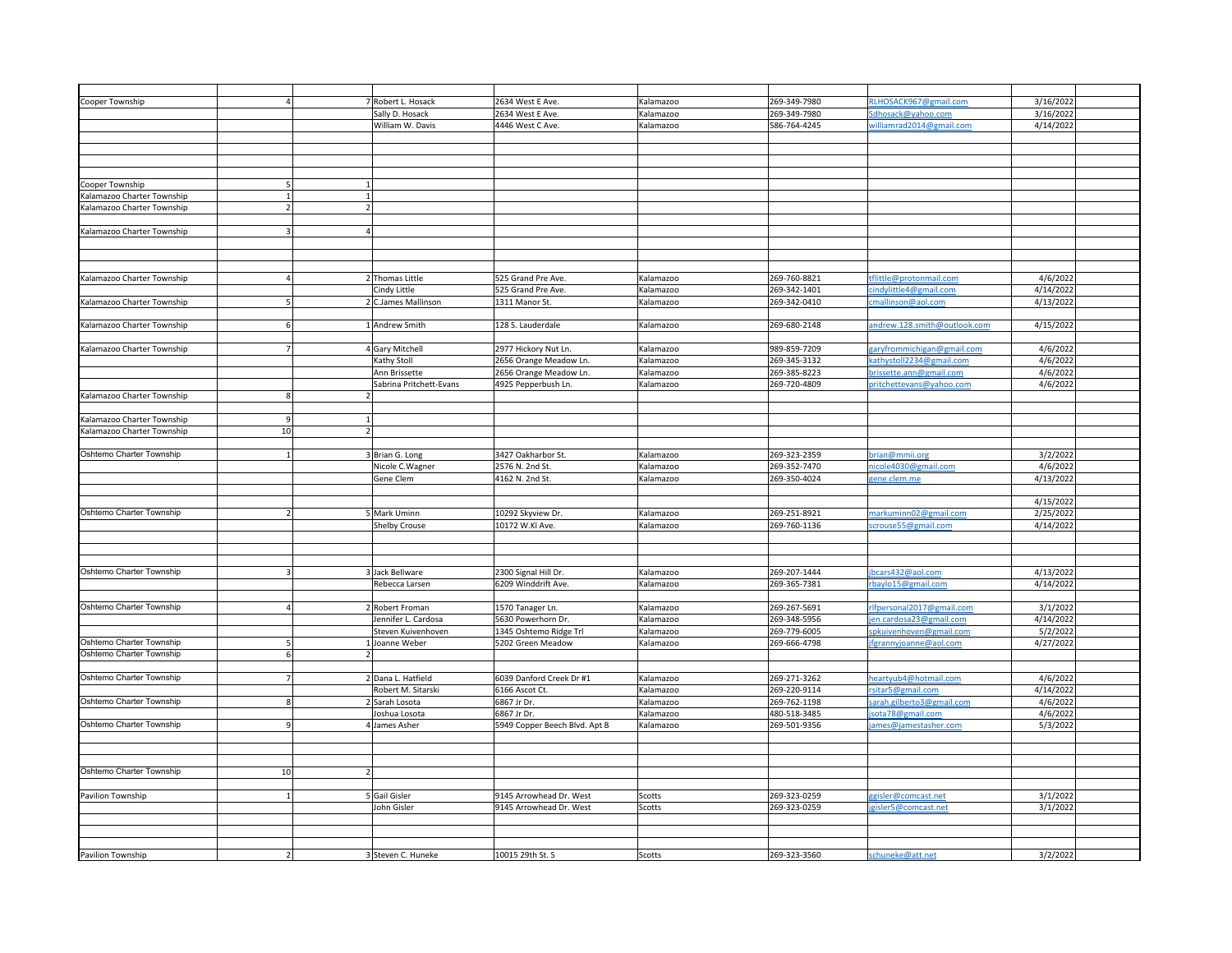|                          |  | Ronald C. White                        | 8380 S 35th St.         | Scotts                                                               | 269-903-8481 / 269-626-8293 |                             | 3/24/2022                                                                                                                                                                                                                                                                                                                                                                                         |
|--------------------------|--|----------------------------------------|-------------------------|----------------------------------------------------------------------|-----------------------------|-----------------------------|---------------------------------------------------------------------------------------------------------------------------------------------------------------------------------------------------------------------------------------------------------------------------------------------------------------------------------------------------------------------------------------------------|
|                          |  | Rodney Halcomb                         | 10715 East S Ave.       | Scotts                                                               | 269-626-8521                | rodneyhalcomb55@gmail.com   | 4/6/2022                                                                                                                                                                                                                                                                                                                                                                                          |
|                          |  | Martha Schumacher                      | 5250 S.33rd St          | Kalamazoo                                                            | 269-665-9722                | nschumacher5511@gmail.com   | 4/6/2022                                                                                                                                                                                                                                                                                                                                                                                          |
|                          |  | Robyn Maxson                           | 8488 S.35th St.         | Scotts                                                               | 269-903-9056                | robynmaxson@gmail.com       | 4/28/2022                                                                                                                                                                                                                                                                                                                                                                                         |
| Pavilion Township        |  |                                        |                         |                                                                      |                             |                             |                                                                                                                                                                                                                                                                                                                                                                                                   |
|                          |  |                                        |                         |                                                                      |                             |                             |                                                                                                                                                                                                                                                                                                                                                                                                   |
|                          |  |                                        |                         |                                                                      |                             |                             |                                                                                                                                                                                                                                                                                                                                                                                                   |
| Prairie Ronde Township   |  | Mike Hnatiuk                           | 16145 Prairie Ronde Rd. | Schoolcraft                                                          | 989-615-1037                | wmrcorp@hotmail.com         | 4/14/2022                                                                                                                                                                                                                                                                                                                                                                                         |
|                          |  | Diane R. Taylor                        | 7558 West YZ Ave.       | Schoolcraft                                                          | 269-679-5750                | dianetaylor@juno.com        | 5/3/2022                                                                                                                                                                                                                                                                                                                                                                                          |
|                          |  |                                        |                         |                                                                      |                             |                             |                                                                                                                                                                                                                                                                                                                                                                                                   |
|                          |  |                                        |                         |                                                                      |                             |                             |                                                                                                                                                                                                                                                                                                                                                                                                   |
|                          |  |                                        |                         |                                                                      |                             |                             |                                                                                                                                                                                                                                                                                                                                                                                                   |
|                          |  |                                        |                         |                                                                      |                             |                             |                                                                                                                                                                                                                                                                                                                                                                                                   |
| <b>Richland Township</b> |  | 6 Kelly R. Cox                         | 7031 N 32nd St.         | Richland                                                             | 269-760-2983                | krcox59@gmail.com           | 2/16/2022                                                                                                                                                                                                                                                                                                                                                                                         |
|                          |  | Paul Foust                             | 8561 East D Ave.        | Richland                                                             | 269-370-2185                | warpfactor23@gmail.com      | 2/17/2022                                                                                                                                                                                                                                                                                                                                                                                         |
|                          |  | Robert Heuermann                       | 7534 Yorktown           | Richland                                                             | 269-330-3753                | hhhfamily@sbcglobal.net     | 4/19/2022                                                                                                                                                                                                                                                                                                                                                                                         |
|                          |  | Gail Koporetz                          | 8736 East D Ave.        | Richland                                                             | 269-330-1052                | zmkopore@yahoo.com          | 5/3/2022                                                                                                                                                                                                                                                                                                                                                                                          |
|                          |  |                                        |                         |                                                                      |                             |                             |                                                                                                                                                                                                                                                                                                                                                                                                   |
|                          |  |                                        |                         |                                                                      |                             |                             |                                                                                                                                                                                                                                                                                                                                                                                                   |
| <b>Richland Township</b> |  | 4 Sandra Vanderlugt                    | 9421 Franklin Dr        | Richland                                                             | 269-377-1427                | andrav321@aol.com           | 4/7/2022                                                                                                                                                                                                                                                                                                                                                                                          |
|                          |  | Rene Saar                              | 10712 Wildwood Dr       | Richland                                                             | 269-492-2728                | zina saar@hotmail.com       | 4/19/2022                                                                                                                                                                                                                                                                                                                                                                                         |
|                          |  |                                        |                         |                                                                      |                             |                             | 5/2/2022                                                                                                                                                                                                                                                                                                                                                                                          |
|                          |  |                                        |                         |                                                                      |                             |                             |                                                                                                                                                                                                                                                                                                                                                                                                   |
| <b>Richland Township</b> |  | Thomas Swafford                        | 8788 N.27th St.         | Richland                                                             | 269-998-4412                | swafford582@yahoo.com       | 3/10/2022                                                                                                                                                                                                                                                                                                                                                                                         |
|                          |  | Jamie Swafford                         | 8788 N.27th St.         | Richland                                                             |                             | amieswafford35@yahoo.com    | 3/10/2022                                                                                                                                                                                                                                                                                                                                                                                         |
|                          |  |                                        |                         |                                                                      |                             |                             |                                                                                                                                                                                                                                                                                                                                                                                                   |
|                          |  |                                        |                         |                                                                      |                             |                             |                                                                                                                                                                                                                                                                                                                                                                                                   |
|                          |  |                                        |                         |                                                                      |                             |                             |                                                                                                                                                                                                                                                                                                                                                                                                   |
|                          |  |                                        |                         |                                                                      |                             |                             |                                                                                                                                                                                                                                                                                                                                                                                                   |
| Ross Township            |  | 6 Laura Williams                       | 7345 Pin Oak Circle     | Augusta                                                              | 269-457-0075                | williams1776@protonmail.com | 4/18/2022                                                                                                                                                                                                                                                                                                                                                                                         |
|                          |  |                                        |                         |                                                                      |                             |                             | 4/28/2022                                                                                                                                                                                                                                                                                                                                                                                         |
|                          |  |                                        |                         |                                                                      |                             |                             |                                                                                                                                                                                                                                                                                                                                                                                                   |
|                          |  |                                        |                         |                                                                      |                             |                             |                                                                                                                                                                                                                                                                                                                                                                                                   |
|                          |  |                                        |                         |                                                                      |                             |                             |                                                                                                                                                                                                                                                                                                                                                                                                   |
|                          |  |                                        |                         |                                                                      |                             |                             |                                                                                                                                                                                                                                                                                                                                                                                                   |
| Ross Township            |  | Jessica Gottwald                       | 11687 E D Ave.          | Richland                                                             | 269-270-2987                | essica.gottwald@gmail.com   | 4/6/2022                                                                                                                                                                                                                                                                                                                                                                                          |
|                          |  | Kimberly A. Kourtjiah                  | 10601 N.42 St.          | <b>Hickory Corners</b>                                               | 269-215-9603                | ckourtjian@aol.com          | 4/6/2022                                                                                                                                                                                                                                                                                                                                                                                          |
|                          |  | Lucas Rabine                           | 11021 E.D Ave.          | Richland                                                             | 269-234-3159                | crabine@gmail.com           | 4/14/2022                                                                                                                                                                                                                                                                                                                                                                                         |
|                          |  | <b>Todd White</b>                      | 5929 N. 37th St         | Richland                                                             | 269-339-1527                | mkwhite@comcast.net         |                                                                                                                                                                                                                                                                                                                                                                                                   |
|                          |  | Christian Chojnowski                   | 11243 Delmar St.        | Richland                                                             |                             |                             |                                                                                                                                                                                                                                                                                                                                                                                                   |
| Schoolcraft Township     |  |                                        |                         |                                                                      |                             |                             |                                                                                                                                                                                                                                                                                                                                                                                                   |
|                          |  |                                        |                         |                                                                      |                             |                             |                                                                                                                                                                                                                                                                                                                                                                                                   |
|                          |  |                                        |                         |                                                                      |                             |                             |                                                                                                                                                                                                                                                                                                                                                                                                   |
|                          |  |                                        |                         |                                                                      |                             |                             |                                                                                                                                                                                                                                                                                                                                                                                                   |
| Schoolcraft Township     |  |                                        |                         |                                                                      |                             |                             |                                                                                                                                                                                                                                                                                                                                                                                                   |
|                          |  |                                        |                         |                                                                      |                             |                             |                                                                                                                                                                                                                                                                                                                                                                                                   |
|                          |  |                                        |                         |                                                                      |                             |                             |                                                                                                                                                                                                                                                                                                                                                                                                   |
| Schoolcraft Township     |  | 6 Heather Triqueros                    | 1548 Notley Field Ln.   | Vicksburg                                                            | 269-599-8572                | heather.trigueros@gmail.com |                                                                                                                                                                                                                                                                                                                                                                                                   |
|                          |  | Calvin Arthur Richmond Jr              | 909 Kay St.             | Vicksburg                                                            | 269-290-4739                | cingdomoftheheart@gmail.com |                                                                                                                                                                                                                                                                                                                                                                                                   |
|                          |  | Paul Kalvig                            | 922 Kay St.             | Vicksburg                                                            | 419-217-3056                | alvigpaul@gmail.cor         |                                                                                                                                                                                                                                                                                                                                                                                                   |
|                          |  | Angela F.Palomaki                      | 708 N. Boulevard St.    | Vicksburg                                                            | 269-370-1108                |                             |                                                                                                                                                                                                                                                                                                                                                                                                   |
|                          |  | Linda K. Copeland                      | 116 2nd St. Apt A3      | Vicksburg                                                            | 269-808-8224                | horsefull56@gmail.com       |                                                                                                                                                                                                                                                                                                                                                                                                   |
|                          |  |                                        |                         |                                                                      |                             |                             |                                                                                                                                                                                                                                                                                                                                                                                                   |
| Schoolcraft Township     |  | 4 R.J. Bregenzer                       | 11623 Blueridge St.     | Schoolcraft                                                          | 269-569-4312                | jb6459@gmail.com            |                                                                                                                                                                                                                                                                                                                                                                                                   |
|                          |  | Dennis Kehoe                           | 11806 Heron St.         | Schoolcraft                                                          | 269-271-4548                |                             |                                                                                                                                                                                                                                                                                                                                                                                                   |
|                          |  |                                        |                         |                                                                      |                             |                             |                                                                                                                                                                                                                                                                                                                                                                                                   |
|                          |  |                                        |                         |                                                                      |                             |                             |                                                                                                                                                                                                                                                                                                                                                                                                   |
| <b>Texas Township</b>    |  |                                        | 5594 S.1st St.          |                                                                      | 269-267-1002                | gfisher59@yahoo.com         |                                                                                                                                                                                                                                                                                                                                                                                                   |
|                          |  | 6 George Fisher<br><b>Shelly Misak</b> | 10743 Calloway Dr.      | Kalamazoo<br>Kalamazoo                                               | 269-503-4249                |                             |                                                                                                                                                                                                                                                                                                                                                                                                   |
|                          |  | <b>Theresa Devries</b>                 | 8888 Mountain Pine Ln.  |                                                                      | 269-599-6167                | t0devries1@gmail.com        |                                                                                                                                                                                                                                                                                                                                                                                                   |
|                          |  |                                        | 5187 Gila Bend Trail    | Kalamazoo                                                            | 269-599-2359                |                             |                                                                                                                                                                                                                                                                                                                                                                                                   |
|                          |  | Misty Messamore                        |                         | <alamazoo< td=""><td>269-491-0213</td><td></td><td></td></alamazoo<> | 269-491-0213                |                             |                                                                                                                                                                                                                                                                                                                                                                                                   |
|                          |  | Matthew S.Deperno                      | 5171 Denali St.         | Kalamazoo                                                            |                             |                             |                                                                                                                                                                                                                                                                                                                                                                                                   |
|                          |  | David Ryan                             | 8923 Mountain Pine Ln.  | Kalamazoo                                                            | 616-460-0324                | vinryan480@yahoo.com        |                                                                                                                                                                                                                                                                                                                                                                                                   |
|                          |  | Sarah Yetter                           | 5759 Denali St.         | Kalamazoo                                                            | 269-217-1570                | arah.yetter3@gmail.com      |                                                                                                                                                                                                                                                                                                                                                                                                   |
|                          |  | Laura Deperno                          | 5717 Denali St          | Kalamazoo                                                            | 269-330-6875                |                             |                                                                                                                                                                                                                                                                                                                                                                                                   |
|                          |  | Janet Quiring                          | 8067 Mystic Trl         | Kalamazoo                                                            | 269-547-0516                | ussi2@mac.com               |                                                                                                                                                                                                                                                                                                                                                                                                   |
|                          |  |                                        |                         |                                                                      |                             |                             | 5/3/2022<br>5/3/2022<br>4/6/2022<br>4/6/2022<br>4/13/2022<br>4/14/2022<br>angelapalomaki@yahoo.com<br>5/3/2022<br>2/16/2022<br>2/23/2022<br>dennisk@gmail.com<br>9/26/2021<br>3/2/2022<br>shellymisak@gmail.com<br>3/2/2022<br>4/6/2022<br>nistyrae@ameritech.net<br>4/6/2022<br>matthew@depernolaw.com<br>4/13/2022<br>4/13/2022<br>deperno@sbcglobal.net<br>4/14/2022<br>4/20/2022<br>4/25/2022 |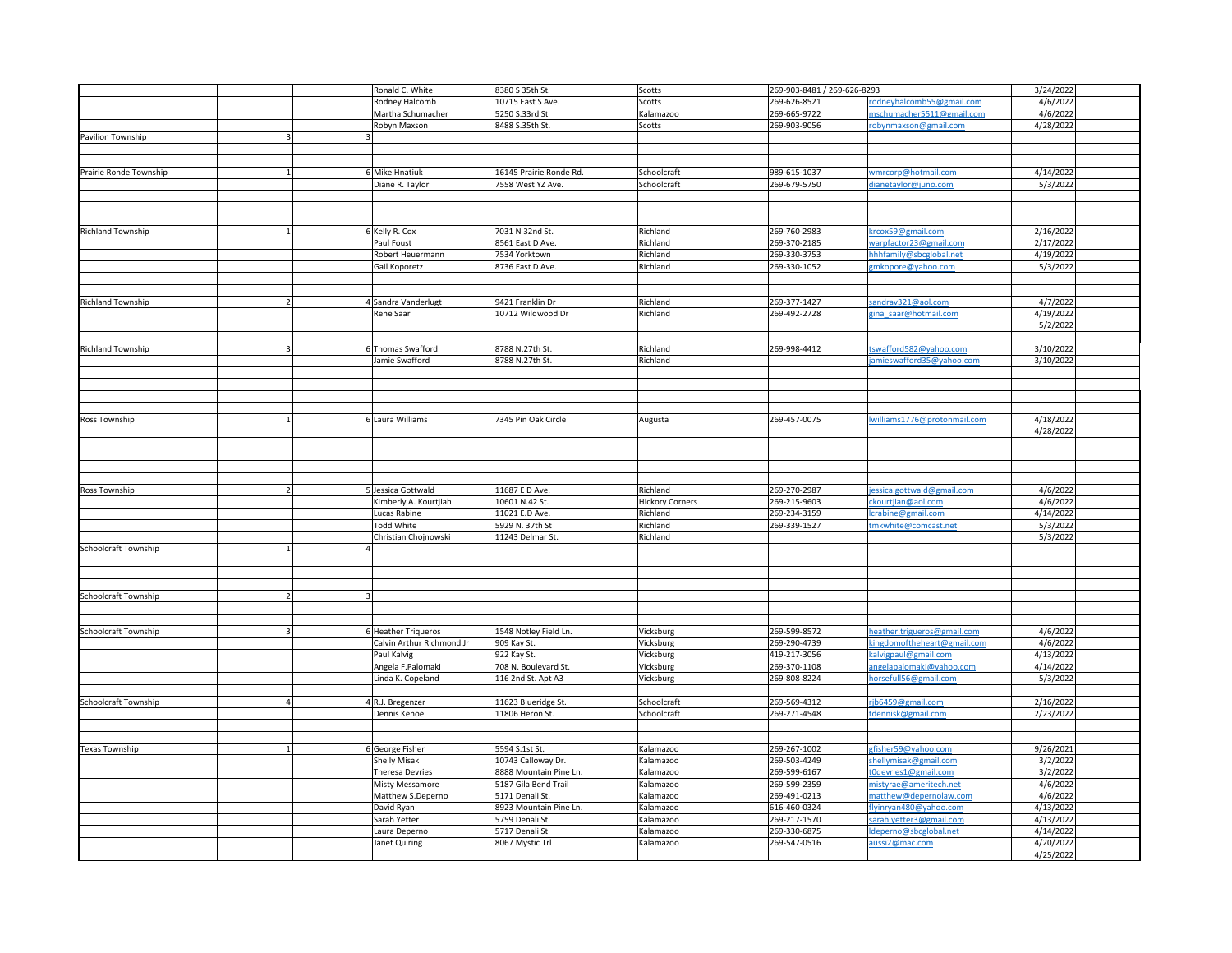| Texas Township        |        |                          |                        |                                                                                                           |              |                              |           |
|-----------------------|--------|--------------------------|------------------------|-----------------------------------------------------------------------------------------------------------|--------------|------------------------------|-----------|
|                       |        |                          |                        |                                                                                                           |              |                              |           |
|                       |        |                          |                        |                                                                                                           |              |                              |           |
|                       |        |                          |                        |                                                                                                           |              |                              |           |
|                       |        |                          |                        |                                                                                                           |              |                              |           |
|                       |        |                          |                        |                                                                                                           |              |                              |           |
| <b>Texas Township</b> |        | 3 Mark A. Wagner         | 5533 Autumn Glen St.   | Kalamazoo                                                                                                 | 586-946-4753 | nawagner777@gmail.com        | 3/2/2022  |
|                       |        | Krista Asher             | 5234 S.12th St.        | Portage                                                                                                   | 269-501-7680 | crznkazoo@charter.net        | 4/14/2022 |
|                       |        |                          |                        |                                                                                                           |              |                              |           |
|                       |        |                          |                        |                                                                                                           |              | oruce633@gmail.com           | 3/2/202   |
| Texas Township        |        | 5 Bruce Lehardson        | 7534 Farmington Ave    | <alamazoo< td=""><td>269-685-2484</td><td></td><td></td></alamazoo<>                                      | 269-685-2484 |                              |           |
|                       |        | Tamara Mitchell          | 5348 Saddle Club Dr.   | <alamazoo< td=""><td>269-303-2434</td><td>chiefconsultint1@gmail.com</td><td>3/2/2022</td></alamazoo<>    | 269-303-2434 | chiefconsultint1@gmail.com   | 3/2/2022  |
|                       |        | ason E. Mitchell         | 5348 Saddle Club Dr.   | Calamazoo                                                                                                 | 269-303-2434 | emitchman@gmail.com          | 3/2/2022  |
|                       |        | Paul Seals               | 5829 Vista Ridge       | <alamazoo< td=""><td>269-375-4478</td><td>bauleseals@sbcglobal.net</td><td>4/6/2022</td></alamazoo<>      | 269-375-4478 | bauleseals@sbcglobal.net     | 4/6/2022  |
|                       |        |                          |                        |                                                                                                           |              |                              | 4/11/2022 |
|                       |        |                          |                        |                                                                                                           |              |                              | 5/3/2022  |
| <b>Texas Township</b> |        | 5 Lloyd Peterson         | 5387 West R Ave.       | Schoolcraft                                                                                               | 435-213-0727 | loydpeterson@yahoo.com       | 2/16/2022 |
|                       |        | Mike Linderman           | 6477 Texas Dr.         | Kalamazoo                                                                                                 | 269-873-5913 | nlinny25@yahoo.com           | 3/2/2022  |
|                       |        |                          |                        |                                                                                                           |              |                              |           |
|                       |        | Terral Robert Henderson  | 7767 Percheron St.     | Kalamazoo                                                                                                 | 269-377-8288 | terry@jeannifco.com          | 3/2/202   |
|                       |        | Kelly Sackett            | 7396 Morganshire Ct.   | Kalamazoo                                                                                                 | 269-207-4111 | ellysackett@sbcglobal.net    | 3/2/2022  |
|                       |        | Tim Brown                | 7248 Breton Woods Ct.  | Kalamazoo                                                                                                 | 269-217-5177 | tim.brown@easyonhold.com     | 4/13/2022 |
|                       |        | Jacklyn Flowers          | 7439 Brindle Trl.      | Kalamazoo                                                                                                 | 949-682-9056 | tensearch@gmail.com          | 4/28/2022 |
|                       |        | Fred Krymis              | 6088 W Q Ave           | Kalamazoo                                                                                                 | 269-267-9564 | krymis@gmail.com             | 4/29/2022 |
| <b>Texas Township</b> |        | 6 Dana Craft             | 7757 Bowers Harbor Ave | Kalamazoo                                                                                                 | 813-532-5825 | danacraft62@outlook.com      | 4/13/2022 |
|                       |        |                          |                        |                                                                                                           |              |                              |           |
|                       |        |                          |                        |                                                                                                           |              |                              |           |
|                       |        |                          |                        |                                                                                                           |              |                              |           |
|                       |        |                          |                        |                                                                                                           |              |                              |           |
|                       |        |                          |                        |                                                                                                           |              |                              |           |
|                       |        |                          |                        |                                                                                                           |              |                              |           |
| Wakeshma Township     |        | 3 William R. Hochstetler | 12867 S. 36th St.      | Vicksburg                                                                                                 | 269-370-2422 | bill@kepcoinc.com            | 4/4/2022  |
|                       |        | Paula R.Hochstetler      | 12867 S. 36th St.      | Vicksburg                                                                                                 | 269-370-2531 | frankeith397@gmail.com       | 4/5/2022  |
|                       |        | <b>Emily Frost</b>       | 13524 S. 48th St.      | ulton                                                                                                     | 269-209-2179 | efrjf@gmail.com              | 4/6/2022  |
|                       |        |                          |                        |                                                                                                           |              |                              |           |
| City of Galesburg     |        |                          |                        |                                                                                                           |              |                              |           |
|                       |        |                          |                        |                                                                                                           |              |                              |           |
|                       |        |                          |                        |                                                                                                           |              |                              |           |
| Kalamazoo City        |        |                          |                        |                                                                                                           |              |                              |           |
| Kalamazoo City        |        |                          |                        |                                                                                                           |              |                              |           |
| Kalamazoo City        |        |                          |                        |                                                                                                           |              |                              |           |
|                       |        |                          |                        |                                                                                                           |              |                              |           |
| Kalamazoo City        |        |                          |                        |                                                                                                           |              |                              |           |
| Kalamazoo City        |        | 3 Charles Rhames         | 4344 Hemingway Dr.     | Kalamazoo                                                                                                 | 269-601-6729 | crhames@migop.org            | 3/2/2022  |
|                       |        |                          |                        |                                                                                                           |              |                              |           |
|                       |        |                          |                        |                                                                                                           |              |                              |           |
| Kalamazoo City        |        |                          |                        |                                                                                                           |              |                              |           |
|                       |        |                          |                        |                                                                                                           |              |                              |           |
| Kalamazoo City        |        | 1 Douglas Olivares       | 1403 Douglas Ave       | <alamazoo< td=""><td>269-929-0586</td><td>douglasolivares228@yahoo.com</td><td>4/15/2022</td></alamazoo<> | 269-929-0586 | douglasolivares228@yahoo.com | 4/15/2022 |
|                       |        |                          |                        |                                                                                                           |              |                              |           |
| Kalamazoo City        |        |                          |                        |                                                                                                           |              |                              |           |
| Kalamazoo City        | 9      |                          |                        |                                                                                                           |              |                              |           |
| Kalamazoo City        | 10     |                          |                        |                                                                                                           |              |                              |           |
|                       |        |                          |                        |                                                                                                           |              |                              |           |
|                       |        |                          |                        |                                                                                                           |              |                              |           |
| Kalamazoo City        | $11\,$ |                          |                        |                                                                                                           |              |                              |           |
| Kalamazoo City        | 12     | 2 Briggs Macgregor       | 2215 Amherst Ave.      | Kalamazoo                                                                                                 | 269-547-7110 | czoomzoo@yahoo.com           | 4/13/2022 |
|                       |        |                          |                        |                                                                                                           |              |                              |           |
|                       |        |                          |                        |                                                                                                           |              |                              |           |
| Kalamazoo City        | 13     |                          |                        |                                                                                                           |              |                              |           |
| Kalamazoo City        | 14     | 1 Christopher L. Carter  | 659 Carr St.           | Kalamazoo                                                                                                 | 269-377-2081 | orickhousinglic@gmail.com    | 3/17/2022 |
|                       |        | Megan Buwalda            | 603 Marketplace Blvd   | <alamazoo< td=""><td>269-760-6618</td><td>megan.buwalda@gmail.com</td><td>3/22/2022</td></alamazoo<>      | 269-760-6618 | megan.buwalda@gmail.com      | 3/22/2022 |
|                       |        | <b>Terry Haines</b>      | 1825 Vanzee St.        | <alamazoo< td=""><td>248-396-1823</td><td>tetpioneer@pm.me</td><td>4/13/2022</td></alamazoo<>             | 248-396-1823 | tetpioneer@pm.me             | 4/13/2022 |
| Kalamazoo City        | 15     |                          |                        |                                                                                                           |              |                              |           |
| Kalamazoo City        | 16     | 2 Nicole C. Sabel        | 1403 Reycraft Dr.      | Kalamazoo                                                                                                 | 269-666-3552 | csabel79@prontonmail.com     | 4/13/2022 |
|                       |        |                          |                        |                                                                                                           |              |                              |           |
|                       |        |                          |                        |                                                                                                           |              |                              |           |
| Kalamazoo City        | 17     | 2 Janet Beuckelaere      | 1903 Lakeway Ave.      | Kalamazoo                                                                                                 | 269-352-6374 | nannyjanet@aol.com           | 2/16/2022 |
|                       |        | George Beuckelaere       | 1903 Lakeway Ave.      | Kalamazoo                                                                                                 | 269-352-1443 | beuckelaer@aol.com           | 5/2/2022  |
| Kalamazoo City        | 18     | 2 Aaron Beagle           | 1304 Lakeway Ave.      | Kalamazoo                                                                                                 | 231-944-8766 | abeag27@icloud.com           | 4/14/2022 |
|                       |        | <b>Bill Fox</b>          | 1209 Lakeway Ave       | <b>Kalamazoo</b>                                                                                          | 269-343-1726 | ofox2@charter.net            | 4/14/2022 |
|                       |        | Julie Henderson          | 1304 Lakeway Ave.      | <b>Calamazoo</b>                                                                                          | 269-716-0761 | ulie.henderson@gmail.com     | 4/14/2022 |
| Kalamazoo City        | 19     | Dan Koshelnyk            | 303 Buchanan Ave.      | <alamazoo< td=""><td>269-388-3156</td><td>dankoshelnyk@gmail.com</td><td>2/16/2022</td></alamazoo<>       | 269-388-3156 | dankoshelnyk@gmail.com       | 2/16/2022 |
|                       |        |                          |                        |                                                                                                           |              |                              |           |
|                       |        |                          |                        |                                                                                                           |              |                              |           |
| Kalamazoo City        | 20     | 2 James Mitchell         | 2513 Outlook St.       | Kalamazoo                                                                                                 | 269-344-4197 | ditto2513@gmail.com          | 4/13/2022 |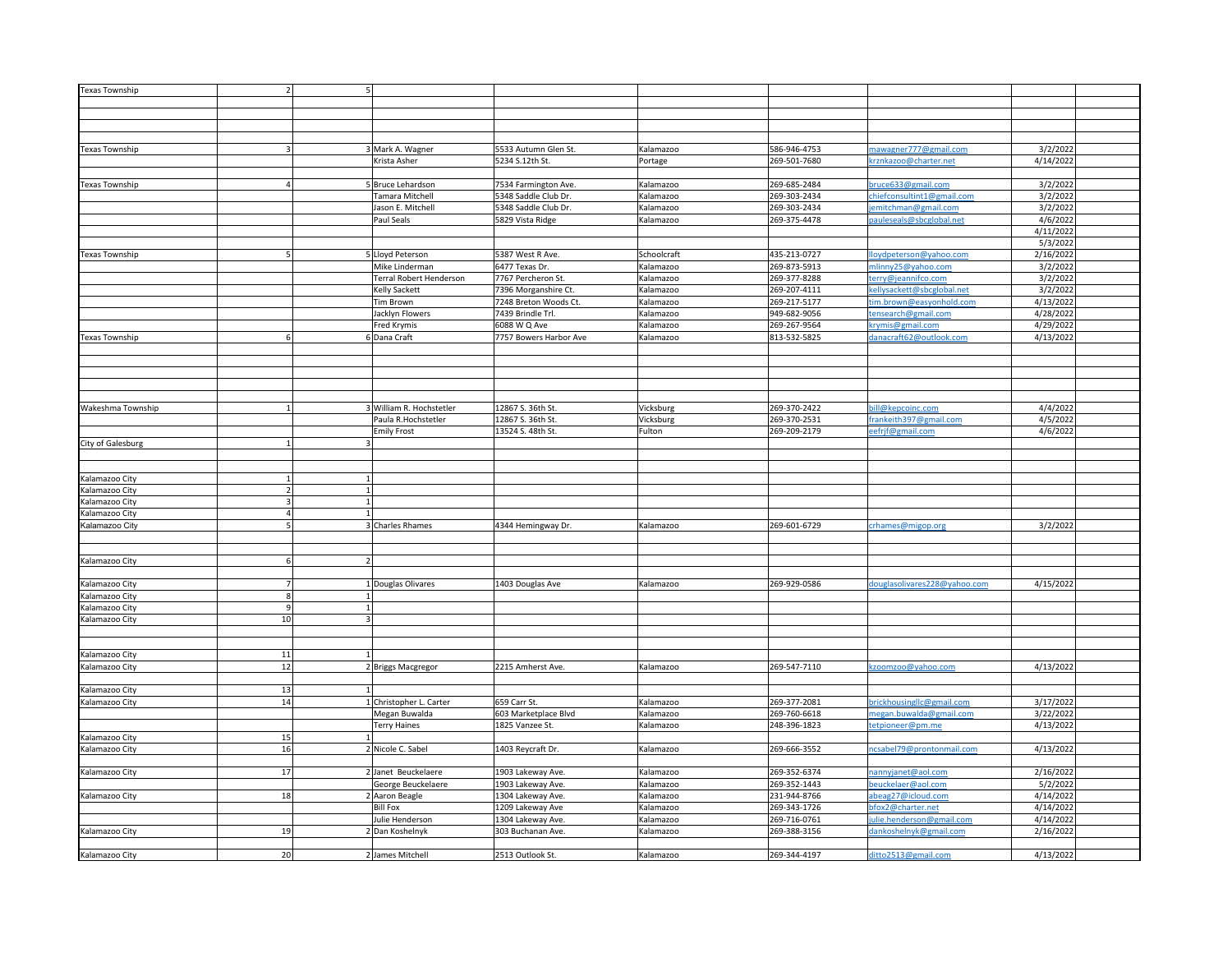| Kalamazoo City    | 21 |                        |                            |           |              |                            |            |
|-------------------|----|------------------------|----------------------------|-----------|--------------|----------------------------|------------|
|                   |    |                        |                            |           |              |                            |            |
| Kalamazoo City    | 22 | 2 Ronald J. Austin     | 3717 Winchell Ave.         | Kalamazoo | 269-217-6290 | jaustin55@protonmail.com   | 2/16/2022  |
|                   |    | Troy Hudson            | 2254 Lorraine Ave.         | Kalamazoo | 269-501-1021 |                            | 5/3/2022   |
|                   |    | Anthony Dugal          | 2623 Russet Dr.            | Kalamazoo | 269-720-2020 | photony@aol.com            | 3/2/2022   |
|                   |    |                        |                            |           |              |                            |            |
| Kalamazoo City    | 23 | 1 Christine Wilkins    | 708 Homecrest St.          | Kalamazoo | 269-381-6324 | calgal369@gmail.com        | 4/28/2022  |
| Kalamazoo City    | 24 |                        |                            |           |              |                            |            |
| Kalamazoo City    | 25 | 2 Michael K.Farrell    | 4324 Sunset Dr.            | Kalamazoo | 616-293-3749 | arrellav@gmail.com         | 4/20/2022  |
|                   |    |                        |                            |           |              |                            |            |
|                   |    | Donna Zelner           | 1231 Par 4 Rd.             | Kalamazoo | 269-226-4703 | dwzsearch@gmail.com        | 4/28/2022  |
| Kalamazoo City    | 26 | Debra Thompson-Smith   | 4040 Greenleaf Circle #211 | Kalamazoo | 269-443-7013 | deb jer@yahoo.com          | 4/6/2022   |
|                   |    | Jeremy David Smith     | 4040 Greenleaf Circle #211 | Kalamazoo | 269-443-7013 | smithpass99word@gmail.com  | 4/14/202   |
| Kalamazoo City    | 27 |                        |                            |           |              |                            |            |
| City of Parchment |    |                        |                            |           |              |                            |            |
|                   |    |                        |                            |           |              |                            |            |
|                   |    |                        |                            |           |              |                            |            |
|                   |    |                        |                            |           |              |                            |            |
| Portage City      |    |                        |                            |           |              |                            |            |
|                   |    |                        |                            |           |              |                            |            |
| Portage City      |    |                        |                            |           |              |                            |            |
|                   |    |                        |                            |           |              |                            |            |
| Portage City      |    |                        |                            |           |              |                            |            |
|                   |    |                        |                            |           |              |                            |            |
|                   |    |                        |                            |           |              |                            |            |
|                   |    |                        |                            |           |              |                            |            |
|                   |    |                        |                            |           |              |                            |            |
| Portage City      |    |                        |                            |           |              |                            |            |
|                   |    |                        |                            |           |              |                            |            |
|                   |    |                        |                            |           |              |                            |            |
|                   |    |                        |                            |           |              |                            |            |
| Portage City      |    |                        |                            |           |              |                            |            |
|                   |    |                        |                            |           |              |                            |            |
|                   |    |                        |                            |           |              |                            |            |
|                   |    |                        |                            |           |              |                            |            |
| Portage City      |    | 4 Sarah D Gage         | 10301 Terry Ln.            | Portage   | 269-547-5827 | sarahdiane08@yahoo.com     | 4/13/202   |
|                   |    |                        |                            |           |              |                            |            |
|                   |    |                        |                            |           |              |                            |            |
|                   |    |                        |                            |           |              |                            |            |
| Portage City      |    |                        |                            |           |              |                            |            |
| Portage City      |    | 3 Tammy Karmon-Hoffman | 6841 Evergreen St.         | Portage   | 269-998-6620 | tkarmonhoff@gmail.com      | 4/14/2022  |
|                   |    |                        |                            |           |              |                            |            |
|                   |    | Daniel Paul Hoffman    | 6841 Evergreen St.         | Portage   | 269-377-4049 | dhoffman451@yahoo.com      | 4/14/2022  |
|                   |    | Veronica Carra         | 6313 Trotwood St.          | Portage   | 269-760-5320 | vkcarra@gmail.com          | 4/27/2022  |
|                   |    | Jason Mac Howard       | 6677 Oleander Ln.          | Portage   | 269-317-7267 | howard@ihsdist.com         | 5/2/2022   |
| Portage City      |    | Scott Mcdonald         | 6325 Hampton St.           | Portage   | 269-808-6659 | scottmcdonald509@gmail.com | 10/22/2021 |
|                   |    | Cheryl Peterson        | 2062 Hailey Court          | Portage   | 269-552-8268 | cmpete80@att.net           | 4/13/2022  |
|                   |    | David Stevens          | 6224 Avon St               | Portage   | 269-217-6294 | dstevens6224@gmail.com     | 4/19/2022  |
|                   |    |                        |                            |           |              |                            |            |
|                   |    |                        |                            |           |              |                            |            |
| Portage City      | 10 | <b>Charley Coss</b>    | 9208 Vanderbilt            | Portage   | 269-903-2670 | charley.coss@cosscomm.com  | 2/16/202   |
| Portage City      |    | Kathleen Olmsted       | 9208 Vanderbilt            | Portage   | 269-330-4199 | kat@kathleenolmsted.com    | 2/16/202   |
| Portage City      |    |                        |                            |           |              |                            |            |
|                   |    |                        |                            |           |              |                            |            |
|                   |    |                        |                            |           |              |                            |            |
|                   |    |                        |                            |           |              |                            |            |
|                   |    |                        |                            |           |              |                            |            |
|                   |    |                        |                            |           |              |                            |            |
| Portage City      | 11 | 4 Kimberly Harris      | 5790 Bay Meadow Trail      | Portage   | 269-830-4308 | caharris1@att.net          | 7/2/2021   |
|                   |    | David Harris           | 5790 Bay Meadow Trail      | Portage   | 269-830-4312 | dbharris1@att.net          | 4/6/2022   |
|                   |    | <b>Shelby Nowak</b>    | 5902 Baywood Dr.           | Portage   | 269-808-0852 | shelbylnowak@gmail.com     | 4/14/2022  |
|                   |    |                        |                            |           |              |                            |            |
| Portage City      | 12 | 4 Jill Liby            | 809 Lakeview Dr.           | Portage   | 269-267-7784 | oco777@aol.com             | 2/16/2022  |
|                   |    |                        |                            |           |              |                            |            |
|                   |    |                        |                            |           |              |                            |            |
|                   |    |                        |                            |           |              |                            |            |
|                   |    |                        |                            |           |              |                            |            |
| Portage City      | 13 |                        |                            |           |              |                            |            |
|                   |    |                        |                            |           |              |                            |            |
|                   |    |                        |                            |           |              |                            |            |
|                   |    |                        |                            |           |              |                            |            |
|                   |    |                        |                            |           |              |                            |            |
|                   |    |                        |                            |           |              |                            | 4/27/2022  |
| Portage City      | 14 | 3 Taukir Gill          | 1960 Shuring Rd.           | Portage   | 269-806-3831 | taukirgill@ymail.com       |            |
|                   |    |                        |                            |           |              |                            |            |